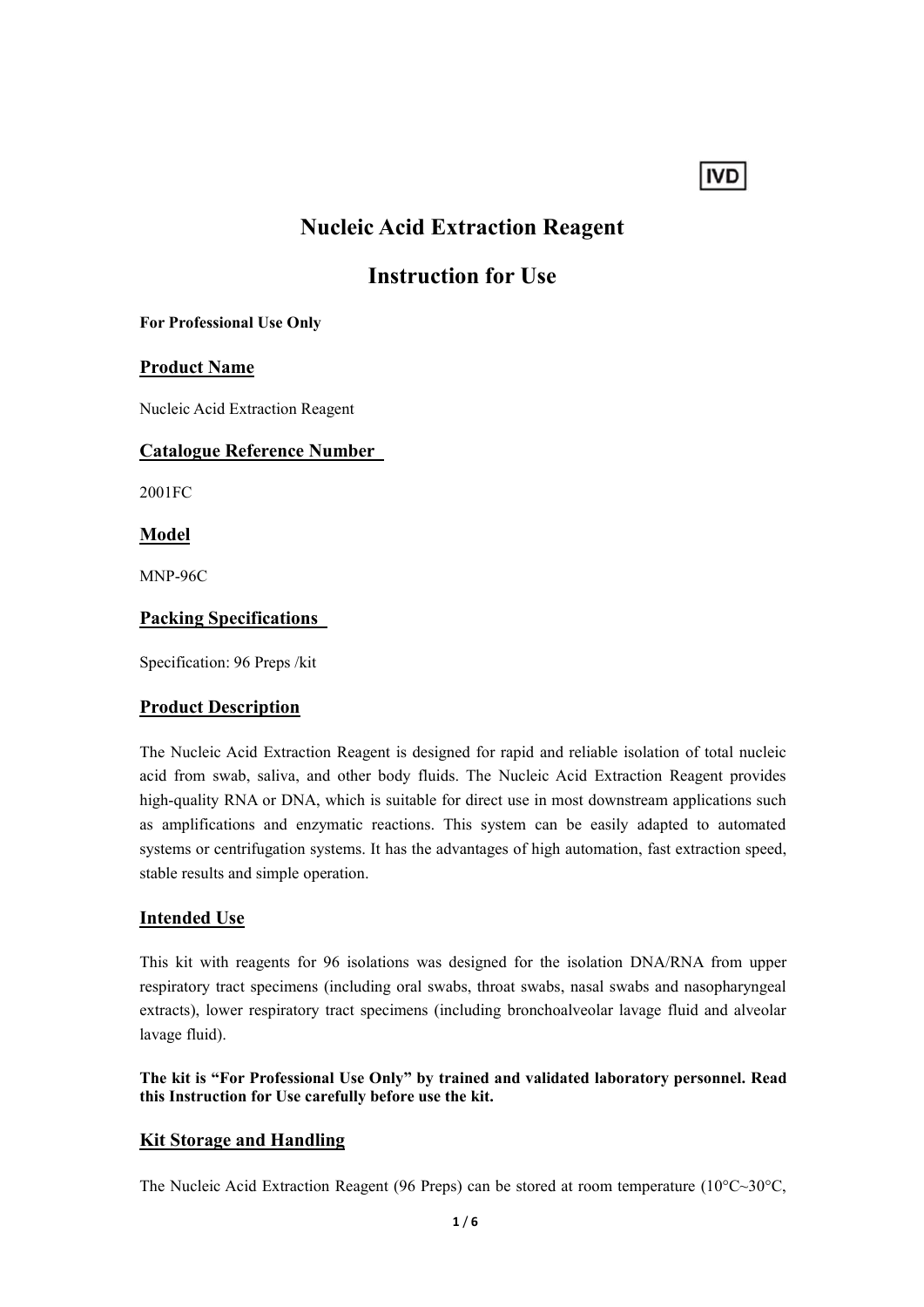which is equivalent to 50°F~86°F) for 12 months from the date of manufacture. Please see label for expiration date.

# **Specimen Collection and Handling**

Typical clinical samples are throat swab and bronchoalveolar lavage.

Throat Swab: Use the plastic rod swab with polypropylene fiber head to wipe the bilateral pharyngeal tonsils and the posterior pharyngeal wall at the same time, immerse the swab head into the tube containing physiological saline, discard the tail, and tighten the tube cover.

Bronchoalveolar Lavage: Collect bronchoalveolar lavage for test. The collected sample should be used for detection as soon as possible. If the sample need to be transferred and cannot be detected immediately, please store it at low temperature.

The sample can be stored for 24 hours at  $2^{\circ}C \sim 8^{\circ}C$  and for a long time below -70°C. It can also be stored in refrigerator at -20°C temporarily.

Samples shall be transported at low temperature in accordance with biosafety regulations.

# **Principle of the Procedure**

The isolation procedure is based on magnetic beads technology and can be divided into the following steps:

- 1. Lysis and stabilization of the sample with lysis-binding buffer
- 2. Magnetic beads are added to specimens lysate, and total nucleic acids (RNA, DNA) are
- bound onto the magnetic beads during incubation.<br>3. Magnetic beads are separated by magnetic separator and unbound material is removed by washing.
- 4. Nucleic acids (RNA and DNA) are eluted from the magnetic beads. At this stage, the nucleic acids can be used for DNA and RNA analysis.

# **Kit Contents and Preparation of Working Solution**

| <b>Name of Component</b>  | <b>Preps per Plate</b> | No. of       | <b>Storage Condition</b>                                                        |
|---------------------------|------------------------|--------------|---------------------------------------------------------------------------------|
|                           |                        | <b>Plate</b> |                                                                                 |
| MNP Lysis-binding Buffer  | 96 Preps /plate        | l plate      |                                                                                 |
| <b>MNP Magnetic Beads</b> | 96 Preps /plate        | l plate      |                                                                                 |
| MNP Washing Buffer I      | 96 Preps /plate        | l plate      | Store at $10^{\circ}$ C $\sim$ 30 $^{\circ}$ C<br>$(50^{\circ}F - 86^{\circ}F)$ |
| MNP Washing Buffer II     | 96 Preps /plate        | l plate      |                                                                                 |
| <b>MNP Elution Buffer</b> | 96 Preps /plate        | plate        |                                                                                 |

#### **Table 1 MNP-96C Reagent plate**

Note: The plates provided in this kit are for single-use only. Do not reuse the plates.

Perform all steps at room temperature ( $10^{\circ}$ C ~30°C) unless otherwise noted.

#### **Materials and Equipment to be Supplied by User:**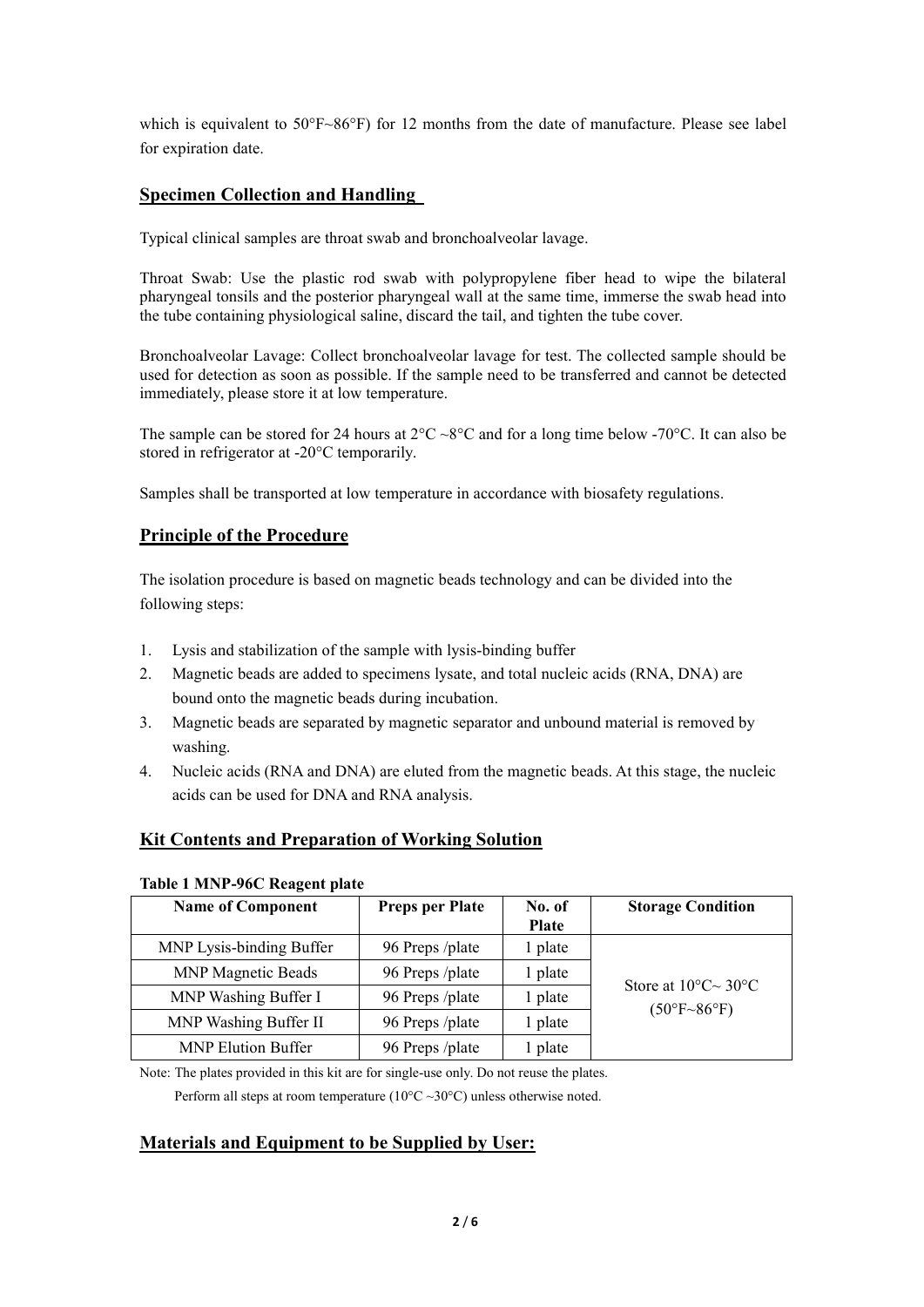# **Equipment**

- Centrifuge suitable for deep-well plates
- Auto-Pure 96 Nucleic Acid Purification System (Hangzhou Allsheng Instruments Co., Ltd.) or KingFisherTM Flex-96 (Thermo Fisher Scientific)

Note: MNP-96C extraction kit may compatible with same type of above mentioned automatic nucleic acid extraction instrument ( $12 \times 8$  matrix magnetic bars). Please conduct the verification before use.

# **Procedure**

| <b>Table 2 Automatic extraction protocol</b> |  |
|----------------------------------------------|--|
|                                              |  |

| <b>Action</b>                                                                                          |  |  |  |  |  |
|--------------------------------------------------------------------------------------------------------|--|--|--|--|--|
| a. Mix the MNP Magnetic Beads plate up and down to avoid magnetic                                      |  |  |  |  |  |
| beads stick to the aluminum film during transportation.                                                |  |  |  |  |  |
| b. Centrifuge at 500 rpm for 1 minute to spin down the reagents.                                       |  |  |  |  |  |
| Note: If there is no centrifuge available, gently tap the plate to force the reagents to               |  |  |  |  |  |
| the bottom of the deep well plate.                                                                     |  |  |  |  |  |
| c. Remove the aluminum foil seal from the 96 deep-well plate for next                                  |  |  |  |  |  |
| step.                                                                                                  |  |  |  |  |  |
| d. Mix the samples thoroughly, and then add 300 µL sample to MNP                                       |  |  |  |  |  |
| Lyisis-binding Buffer plate.                                                                           |  |  |  |  |  |
| e. Note: If samples were deeply frozen, it need to be prewarmed to 15°C to 25°C                        |  |  |  |  |  |
| before use.                                                                                            |  |  |  |  |  |
| Processing plates                                                                                      |  |  |  |  |  |
| f. Ensure that the instrument is set up for processing.                                                |  |  |  |  |  |
| g. Set up the plates in the instrument as follows:                                                     |  |  |  |  |  |
| s<br>pnyet<br>nodula<br>ö,<br>m<br>magnetic rods' tip<br>୫<br>Magnetic<br><b>Beads</b><br>$\mathbf{1}$ |  |  |  |  |  |
|                                                                                                        |  |  |  |  |  |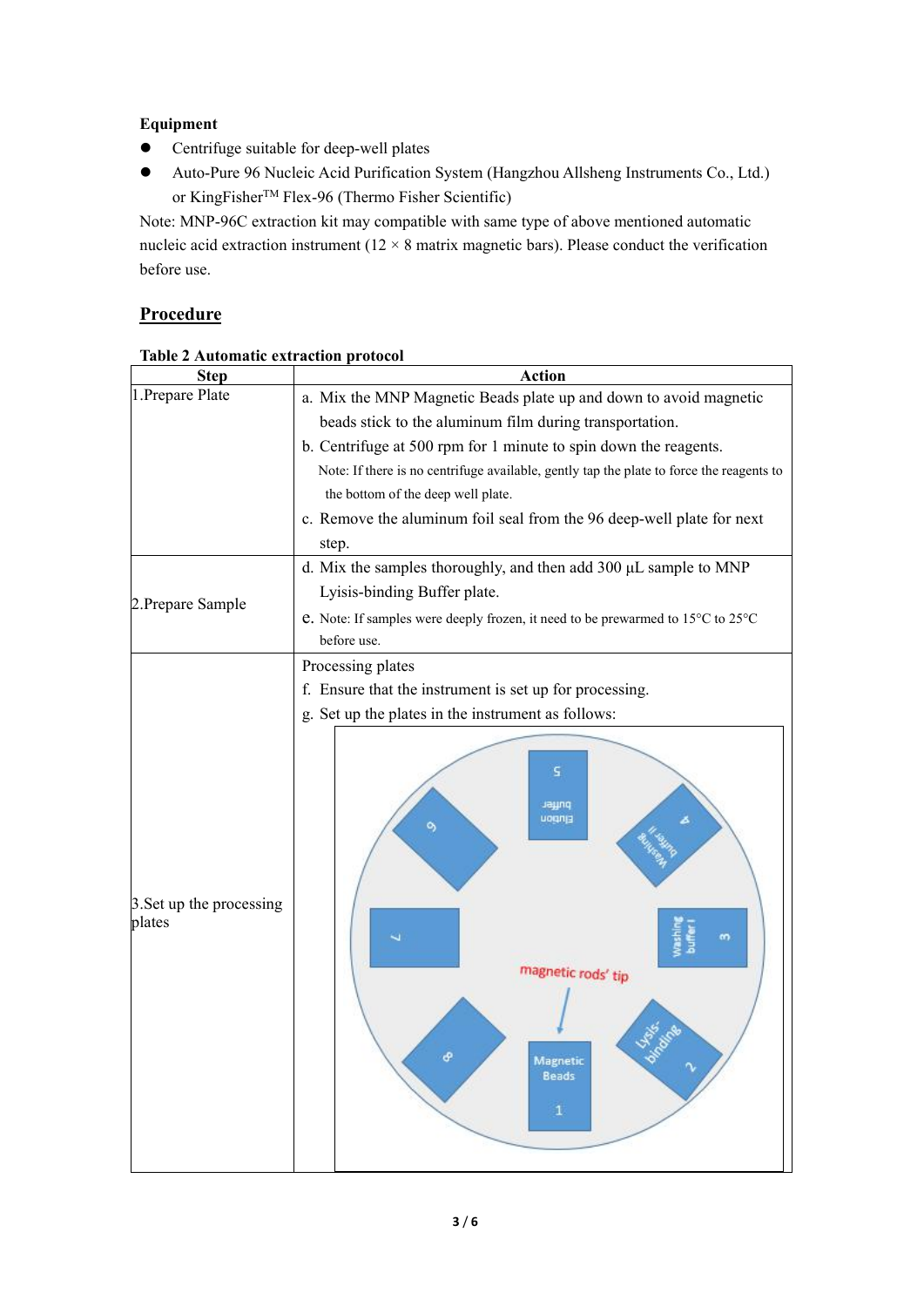|                      | h. Mount magnetic rods' tip in the MNP Magnetic Beads plate and select      |
|----------------------|-----------------------------------------------------------------------------|
|                      | the program on the instrument.                                              |
|                      | i. Start the run and load the prepared processing 96 deep-well plate and    |
|                      | magnetic rods' tip in the right positions when prompted by the              |
|                      | instrument (see Table 3).                                                   |
|                      | When prompted by the instrument $(30-35)$ minutes after the initial start): |
| 4. Elute the DNA/RNA | j. Remove the 96 deep-well plate from the instrument, and then take the     |
|                      | DNA/RNA from MNP Elution Buffer for use or store at $-20^{\circ}$ C to      |
|                      | $-80^{\circ}$ C.                                                            |
|                      |                                                                             |

| Table 3 Automatic extraction with pre-loaded program or setting up the program following |
|------------------------------------------------------------------------------------------|
| below parameters                                                                         |

|                 | Plate           |                 |                   | <b>Mix Time</b> | Magnet Time Wait time |                  | <b>Mix</b>   | Temp.             |
|-----------------|-----------------|-----------------|-------------------|-----------------|-----------------------|------------------|--------------|-------------------|
| Steps           | <b>Position</b> | <b>Plate</b>    | <b>Action</b>     | min)            | $($ sec $)$           | min)             | <b>Speed</b> | $\rm ^{\circ}C$ ) |
| $1_{\rm st}$    |                 | MNP Magnetic    | Transfer<br>beads |                 | 60                    | $\boldsymbol{0}$ | high         | <b>RT</b>         |
|                 |                 | Beads plate     |                   |                 |                       |                  |              |                   |
|                 |                 | <b>MNP</b>      | Lysis and         |                 |                       |                  |              |                   |
| $2_{nd}$        | $\overline{2}$  | Lysis-binding   | binding           | 15              | 60                    | $\boldsymbol{0}$ | high         | <b>RT</b>         |
|                 |                 | Buffer plate    |                   |                 |                       |                  |              |                   |
| 3 <sub>rd</sub> | $\overline{3}$  | MNP Washing     | Washing I         | $\mathbf{I}$    | 60                    | $\boldsymbol{0}$ | high         | RT                |
|                 |                 | Buffer I plate  |                   |                 |                       |                  |              |                   |
| 4 <sub>th</sub> | $\overline{4}$  | MNP Washing     | Washing II        | $\mathbf{1}$    | 60                    | $\boldsymbol{0}$ | high         | RT                |
|                 |                 | Buffer II plate |                   |                 |                       |                  |              |                   |
| 5 <sub>th</sub> | 5               | MNP Elution     | Elution           | 5               | 60                    | $\boldsymbol{0}$ | high         | RT                |
|                 |                 | Buffer plate    |                   |                 |                       |                  |              |                   |
| 6 <sub>th</sub> | $\overline{4}$  | MNP Washing     | Discard beads     | $\mathbf{1}$    | $\boldsymbol{0}$      | $\boldsymbol{0}$ | high         | RT                |
|                 |                 | Buffer II plate |                   |                 |                       |                  |              |                   |

Note: RT is the abbreviation for "Room Temperature".

### **Limitations of the Procedure**

This product is only suitable for upper respiratory tract specimens (including oral swabs, throat swabs, nasal swabs and nasopharyngeal extracts) and lower respiratory tract specimens (including bronchoalveolar lavage fluid and alveolar lavage fluid); performance for other types of samples or samples in other preservation buffers cannot be guaranteed.

# **Performance Characteristics**

1. Yields of viral RNA isolated from biological samples are normally less than  $1 \mu g$  and therefore difficult to determine photometrically. Keep in mind that this kit extracts total nucleic acid from sample, including DNA and RNA, thus quantitative RT-PCR is recommended for determination of viral RNA yield.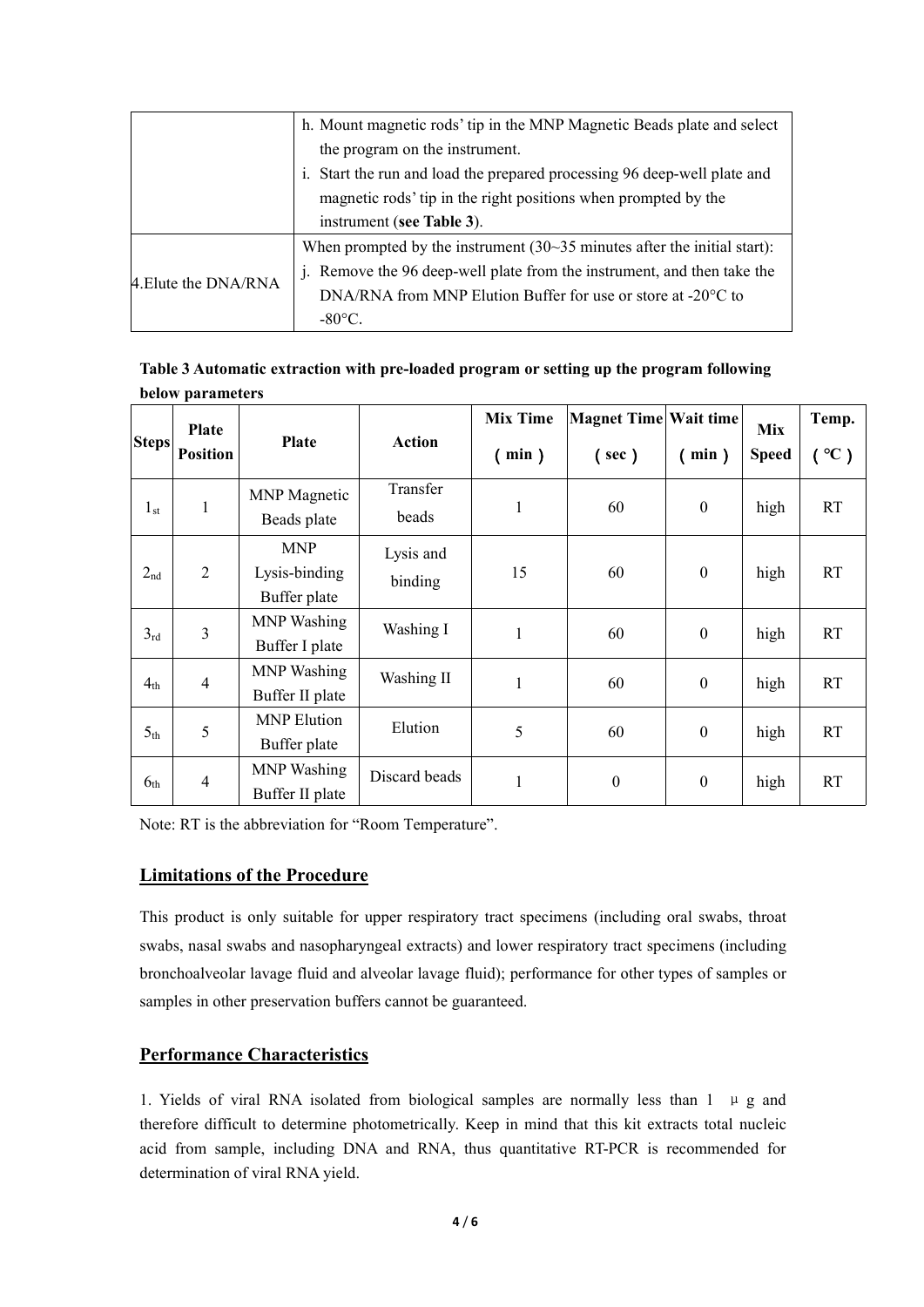2. Repeat the extraction 10 times for the reference sample, and then the purified RNA or DNA can be determined using quantitative RT-PCR detection kit. Variation coefficient (CV) of Ct values should be less than 10%.

# **Warnings and Precautions**

1. Before use, carefully check whether the reagent components are complete.

2. Frozen samples should be thawed and mixed before use.

3. The detected sample shall be deemed as having infectious substances, and operation and treatment shall both conform to the requirements of relevant laws and regulations.

4. Sample treatment in the biosafety cabinet, wear work clothes and disposable gloves during the test process and use the dump tubular pipettor. The pipettes used in the experiment should be directly put into the waste tank containing the disinfectant, and discarded after being sterilized together with other waste.

5. It is recommended to perform UV disinfection of the nucleic acid extraction instrument for 20 minutes before and after the experiment.

6. A small amount of magnetic beads may remain during elution. Avoid extracting magnetic beads when aspirating DNA / RNA for subsequent operations.

7. This kit contain guanidine salts (e.g., guanidine thiocyanate and guanidine hydrochloride) that may produce hazardous gases when combined with bleach (sodium hypochlorite) and/or strong acids.

8. After the completion of experiment, it shall use 10% hypochlorous acid, 75% alcohol or ultraviolet radiator for disinfection.

9. The operators should have operational experience and have received professional training.

10. This kit is only used for in vitro diagnosis.

#### **References**

- 1. Brestovac B, Wong ME, Costantino PS, etal. A rapid DNA extraction method suitable for human papillomavirus detection. J Medical Virol. 2014, 86(4): 653-7.
- 2. Berensmeier S. Magnetic particles for the separation and purification of nucleic acids. Appl Microbiol Biotechnol. 2006, 73(3): 495-504.
- 3. Katevatis C, Fan A, Klapperich CM. Low concentration DNA extraction and recovery using a silica solid phase. PloS One. 2017, 12(5): e0176848.
- 4. He H, Li R, Chen Y, etal. Integrated DNA and RNA extraction using magnetic beads from viral pathogens causing acute respiratory infections. Sci Rep. 2017, 7: 45199.